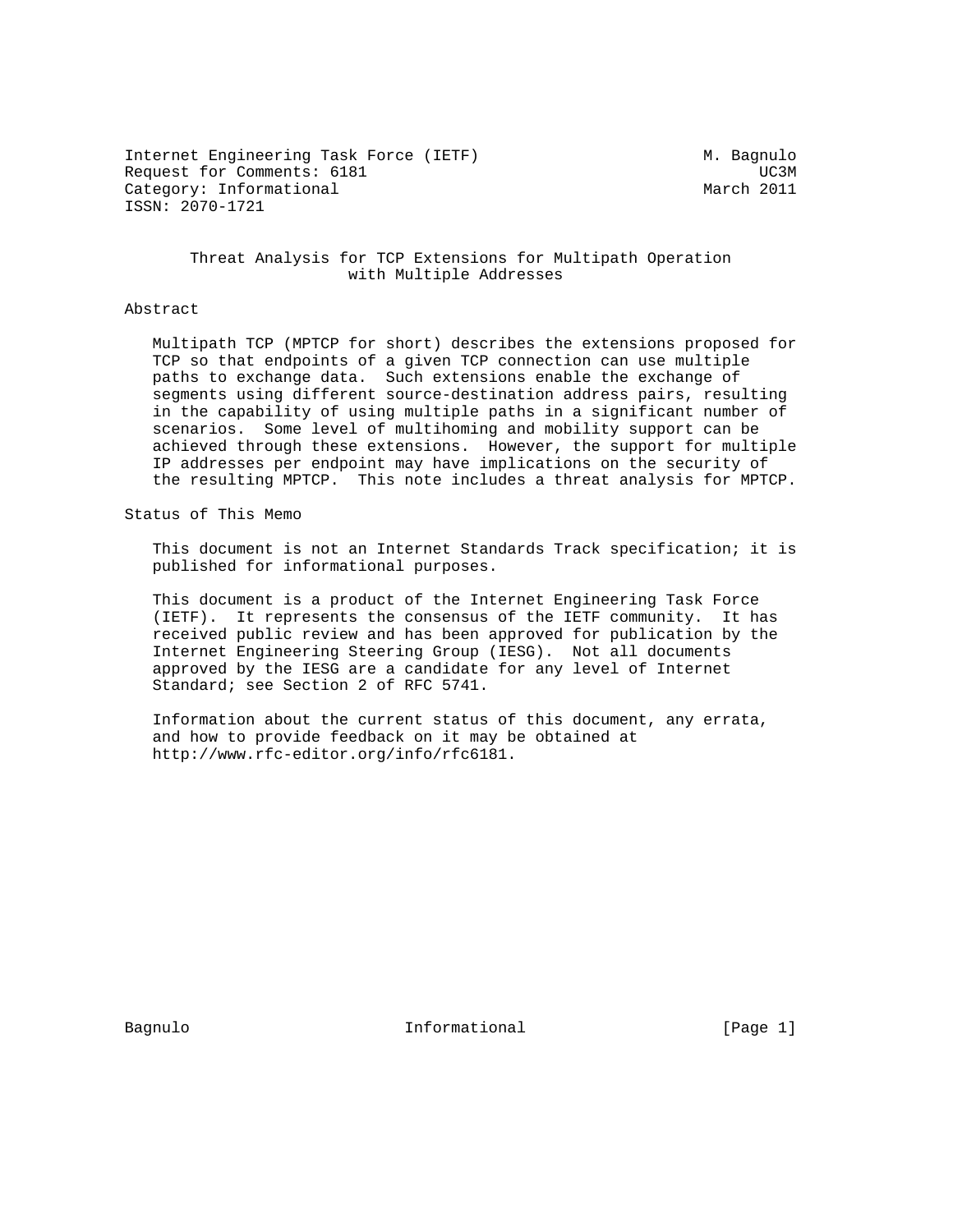## Copyright Notice

 Copyright (c) 2011 IETF Trust and the persons identified as the document authors. All rights reserved.

 This document is subject to BCP 78 and the IETF Trust's Legal Provisions Relating to IETF Documents (http://trustee.ietf.org/license-info) in effect on the date of publication of this document. Please review these documents carefully, as they describe your rights and restrictions with respect to this document. Code Components extracted from this document must include Simplified BSD License text as described in Section 4.e of the Trust Legal Provisions and are provided without warranty as described in the Simplified BSD License.

Table of Contents

|    |                                         | $\overline{\mathbf{3}}$ |
|----|-----------------------------------------|-------------------------|
| 2. |                                         |                         |
|    |                                         |                         |
|    |                                         |                         |
| 5. |                                         |                         |
|    |                                         |                         |
|    | Hijacking Attacks to the Basic MPTCP 10 |                         |
|    | 6.2. Time-Shifted Hijacking Attacks 13  |                         |
|    |                                         |                         |
| 7  |                                         |                         |
| 8. | Security Considerations 16              |                         |
| 9  |                                         |                         |
|    |                                         |                         |
|    |                                         |                         |
|    | 11.1. Normative References 16           |                         |
|    | 11.2. Informative References 16         |                         |

Bagnulo 1nformational [Page 2]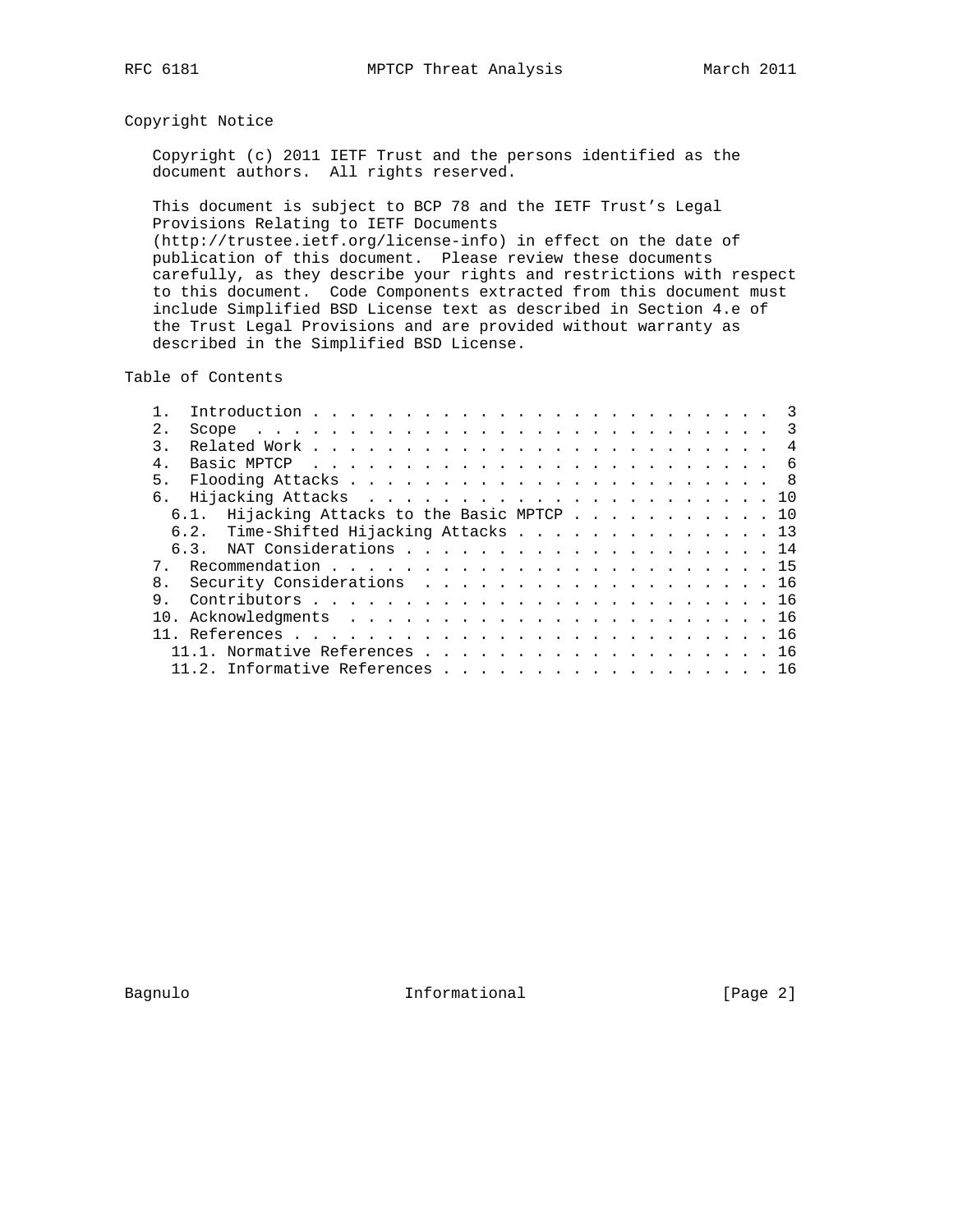### 1. Introduction

 Multipath TCP (MPTCP for short) describes the extensions proposed for TCP [RFC0793] so that endpoints of a given TCP connection can use multiple paths to exchange data. Such extensions enable the exchange of segments using different source-destination address pairs, resulting in the capability of using multiple paths in a significant number of scenarios. Some level of multihoming and mobility support can be achieved through these extensions. However, the support for multiple IP addresses per endpoint may have implications on the security of the resulting MPTCP. This note includes a threat analysis for MPTCP. There are many other ways to provide multiple paths for a TCP connection other than the usage of multiple addresses. The threat analysis performed in this document is limited to the specific case of using multiple addresses per endpoint.

### 2. Scope

 There are multiple ways to achieve Multipath TCP. Essentially, what is needed is for different segments of the communication to be forwarded through different paths by enabling the sender to specify some form of path selector. There are multiple options for such a path selector, including the usage of different next hops, using tunnels to different egress points, and so on. The scope of the analysis included in this note is limited to a particular approach, namely MPTCP, that relies on the usage of multiple IP address per endpoint and that uses different source-destination address pairs as a means to express different paths. So, in the rest of this note, the MPTCP expression will refer to this multi-addressed flavor of Multipath TCP [MPTCP-MULTIADDRESSED].

 This goal of this note is to perform a threat analysis for MPTCP. Introducing the support of multiple addresses per endpoint in a single TCP connection may result in additional vulnerabilities compared to single-path TCP. The scope of this note is to identify and characterize these new vulnerabilities. So, the scope of the analysis is limited to the additional vulnerabilities resulting from the multi-address support compared to the current TCP (where each endpoint only has one address available for use per connection). A full analysis of the complete set of threats is explicitly out of the scope. The goal of this analysis is to help the MPTCP designers create an MPTCP specification that is as secure as the current TCP. It is a non-goal of this analysis to help in the design of MPTCP that is more secure than regular TCP.

 The focus of the analysis is on attackers that are not along the path, at least not during the whole duration of the connection. In the current single-path TCP, an on-path attacker can launch a

Bagnulo 1nformational [Page 3]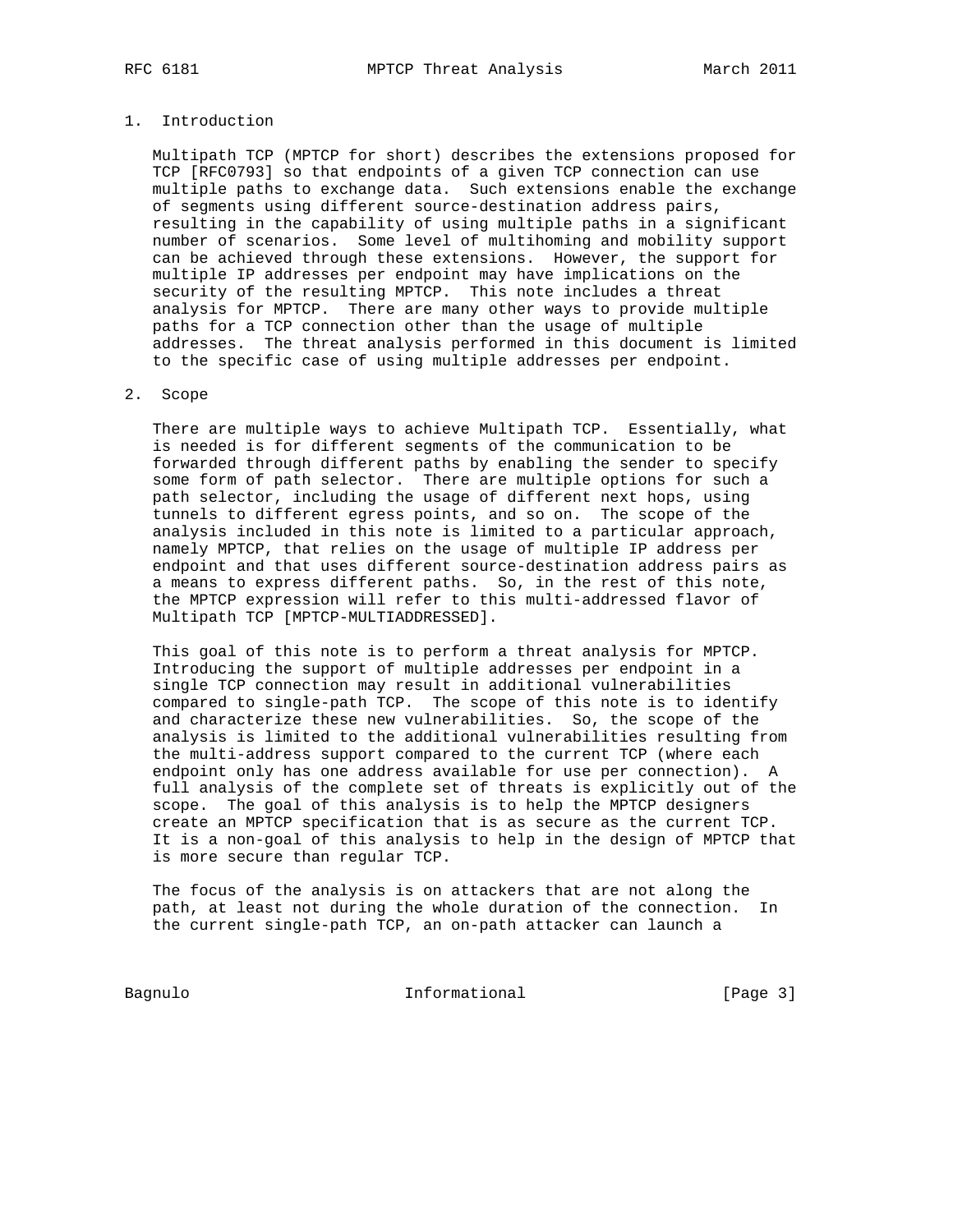significant number of attacks, including eavesdropping, connection hijacking Man-in-the-Middle (MiTM) attacks, and so on. However, it is not possible for the off-path attackers to launch such attacks. There is a middle ground in case the attacker is located along the path for a short period of time to launch the attack and then moves away, but the attack effects still apply. These are the so-called time-shifted attacks. Since these are not possible in today's TCP, they are also consider in the analysis. So, summarizing, both attacks launched by off-path attackers and time-shifted attacks are considered to be within scope. Attacks launched by on-path attackers are out of scope, since they also apply to current single-path TCP.

 However, that some current on-path attacks may become more difficult with Multipath TCP, since an attacker (on a single path) will not have visibility of the complete data stream.

3. Related Work

 There is a significant amount of previous work in terms of analysis of protocols that support address agility. The most relevant ones are presented in this section.

 Most of the problems related to address agility have been deeply analyzed and understood in the context of Route Optimization support in Mobile IPv6 (MIPv6 RO) [RFC3775]. [RFC4225] includes the rationale for the design of the security of MIPv6 RO. All the attacks described in the aforementioned analysis apply here and are an excellent basis for our own analysis. The main differences are as follows:

 o In MIPv6 RO, the address binding affects all the communications involving an address, while in the MPTCP case, a single connection is at stake. If a binding between two addresses is created at the IP layer, this binding can and will affect all the connections that involve those addresses. However, in MPTCP, if an additional address is added to an ongoing TCP connection, the additional address will/can only affect the connection at hand and not other connections, even if the same address is being used for those other connections. The result is that, in MPTCP, there is much less at stake and the resulting vulnerabilities are less. On the other hand, it is very important to keep the assumption valid that the address bindings for a given connection do not affect other connections. If reusing of binding or security information is to be considered, this assumption could be no longer valid and the full impact of the vulnerabilities must be assessed.

Bagnulo 1nformational 1999 (Page 4)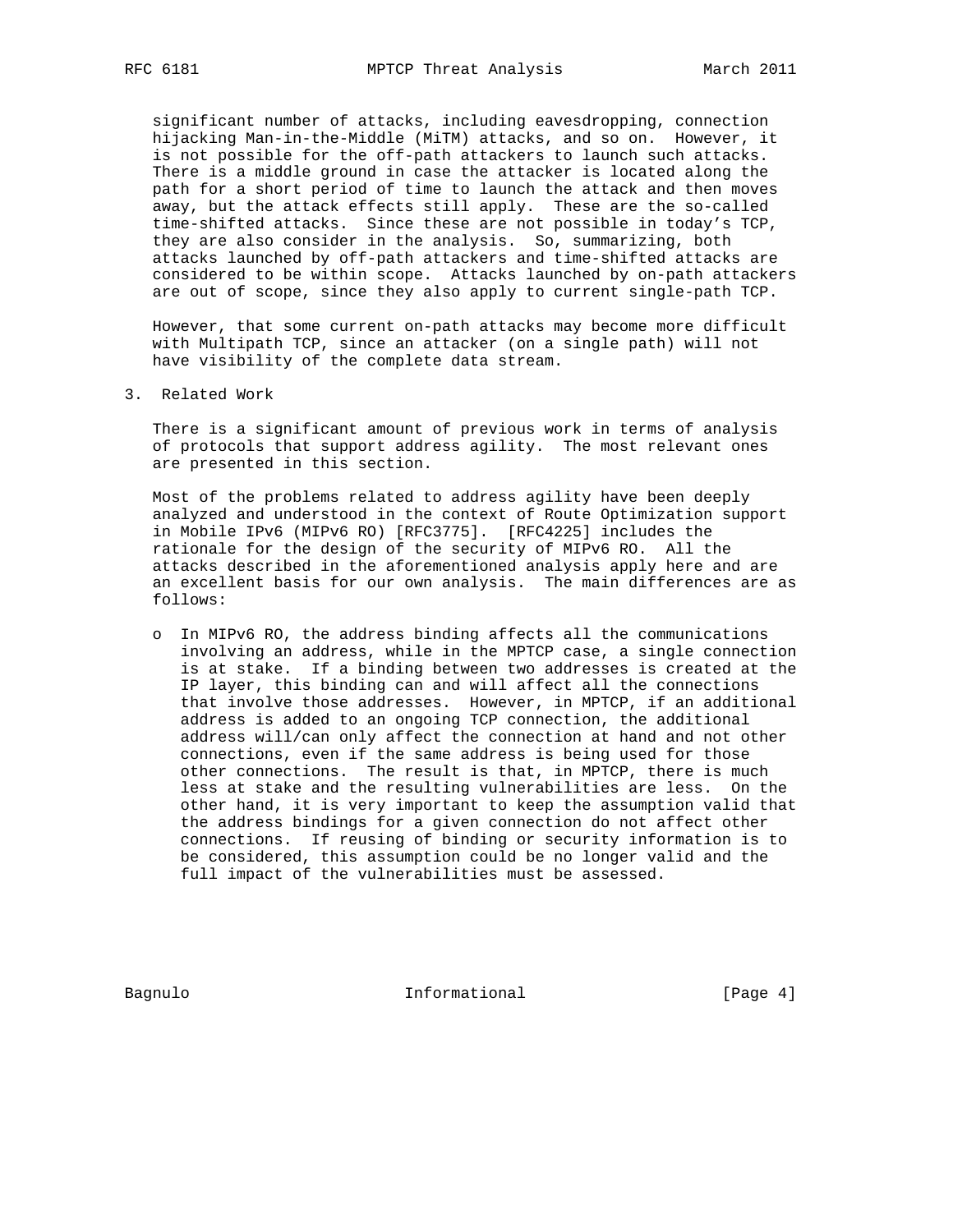- o In MIPv6, there is a trusted third party, called the Home Agent that can help with some security problems, as expanded in the next bullet.
- o In MIPv6 RO, there is the assumption that the original address (Home Address) through which the connection has been established is always available, and in case it is not, the communication will be lost. This is achieved by leveraging in the on the trusted party (the Home Agent) to relay the packets to the current location of the Mobile Node. In MPTCP, it is an explicit goal to provide communication resilience when one of the address pairs is no longer usable, so it is not possible to leverage on the original address pair to be always working.
- o MIPv6 RO is, of course, designed for IPv6, and it is an explicit goal of MPTCP to support both IPv6 and IPv4. Some MIPv6 RO security solutions rely on the usage of some characteristics of IPv6 (such as the usage of Cryptographically Generated Addresses (CGA) [RFC3972]), which will not be usable in the context of MPTCP.
- o As opposed to MPTCP, MIPv6 RO does not have connection-state information, including sequence numbers, port numbers that could be leveraged to provide security in some form.

 In the Shim6 [RFC5533] design, similar issues related to address agility were considered and a threat analysis was also performed [RFC4218]. The analysis performed for Shim6 also largely applies to the MPTCP context, the main differences being:

- o The Shim6 protocol is a layer 3 protocol so all the communications involving the target address are at stake; in MPTCP, the impact can be limited to a single TCP connection.
- o Similar to MIPv6 RO, Shim6 only uses IPv6 addresses as identifiers and leverages on some of their properties to provide the security, such as relying on CGA or Hash-Based Addresses (HBA) [RFC5535], which is not possible in the MPTCP case where IPv4 addresses must be supported.
- o Similar to MIPv6 RO, Shim6 does not have a connection-state information, including sequence numbers, port that could be leveraged to provide security in some form.

 Stream Control Transmission Protocol (SCTP) [RFC4960]is a transport protocol that supports multiple addresses per endpoint and the security implications are very close to the ones of MPTCP. A security analysis, identifying a set of attacks and proposed

Bagnulo 1nformational [Page 5]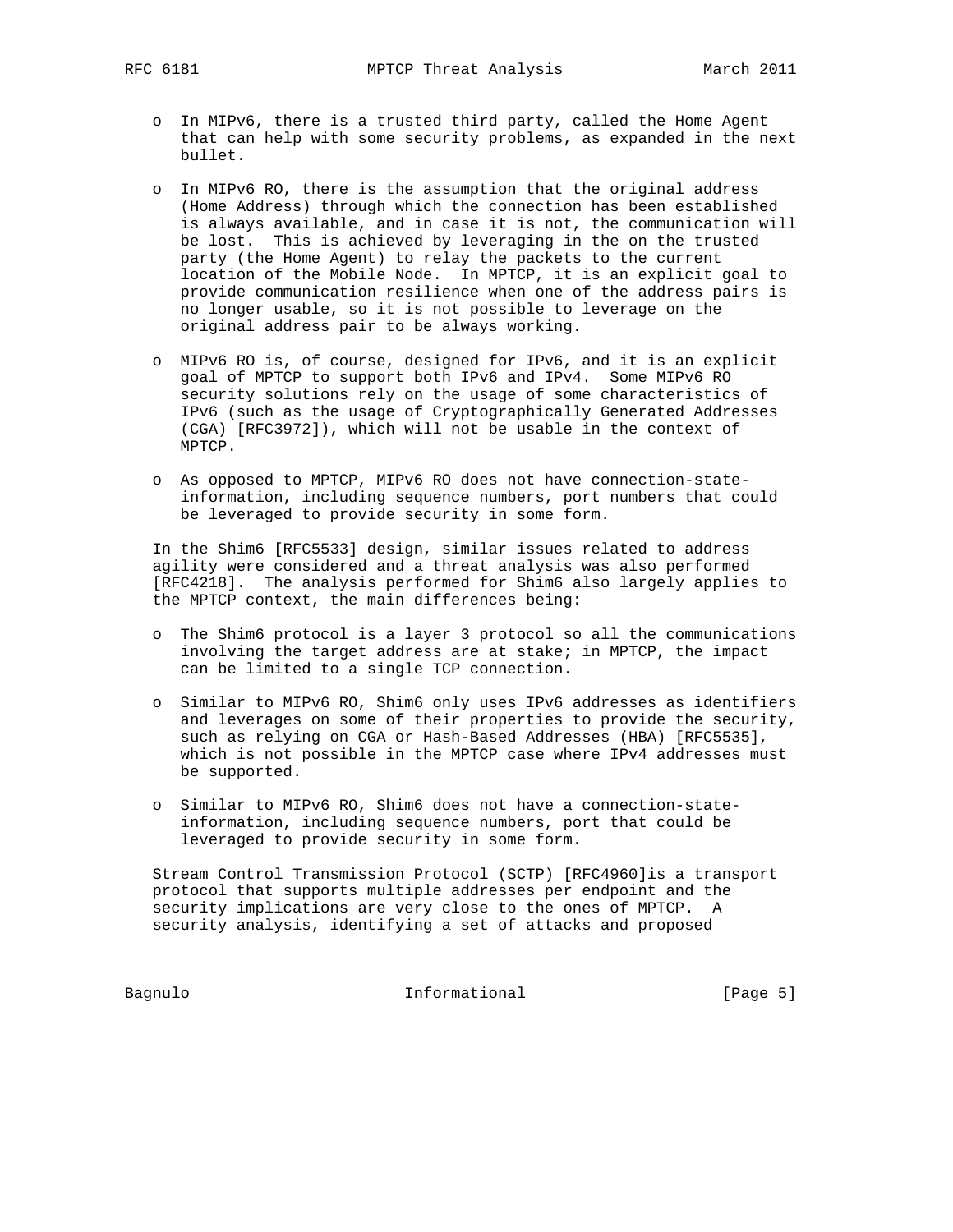solutions was performed in [RFC5062]. The results of this analysis apply directly to the case of MPTCP. However, the analysis was performed after the base SCTP was designed and the goal of the document was essentially to improve the security of SCTP. As such, the document is very specific to the actual SCTP specification and relies on the SCTP messages and behavior to characterize the issues. While some them can be translated to the MPTCP case, some may be caused by the specific behavior of SCTP.

 So, the conclusion is that while there is significant amount of previous work that is closely related, and it can and will be used it as a basis for this analysis, there is a set of characteristics that are specific to MPTCP that grant the need for a specific analysis for MPTCP. The goal of this analysis is to help MPTCP designers to include a set of security mechanisms that prevent the introduction of new vulnerabilities to the Internet due to the adoption of MPTCP.

### 4. Basic MPTCP

 The goal of this document is to serve as input for MPTCP designers to properly take into account the security issues. As such, the analysis cannot be performed for a specific MPTCP specification, but must be a general analysis that applies to the widest possible set of MPTCP designs. In order to do that, the fundamental features that any MPTCP must provide are identified and only those are assumed while performing the security analysis. In some cases, there is a design choice that significantly influences the security aspects of the resulting protocol. In that case, both options are considered.

 It is assumed that any MPTCP will behave in the case of a single address per endpoint as TCP. This means that an MPTCP connection will be established by using the TCP 3-way handshake and will use a single address pair.

 The addresses used for the establishment of the connection do have a special role in the sense that this is the address used as identifier by the upper layers. The address used as destination address in the SYN packet is the address that the application is using to identify the peer and has been obtained either through the DNS (with or without DNS Security (DNSSEC) validation) or passed by a referral or manually introduced by the user. As such, the initiator does have a certain amount of trust in the fact that it is establishing a communication with that particular address. If due to MPTCP, packets end up being delivered to an alternative address, the trust that the initiator has placed on that address would be deceived. In any case, the adoption of MPTCP necessitates a slight evolution of the traditional TCP trust model, in that the initiator is additionally trusting the peer to provide additional addresses that it will trust

Bagnulo 1nformational [Page 6]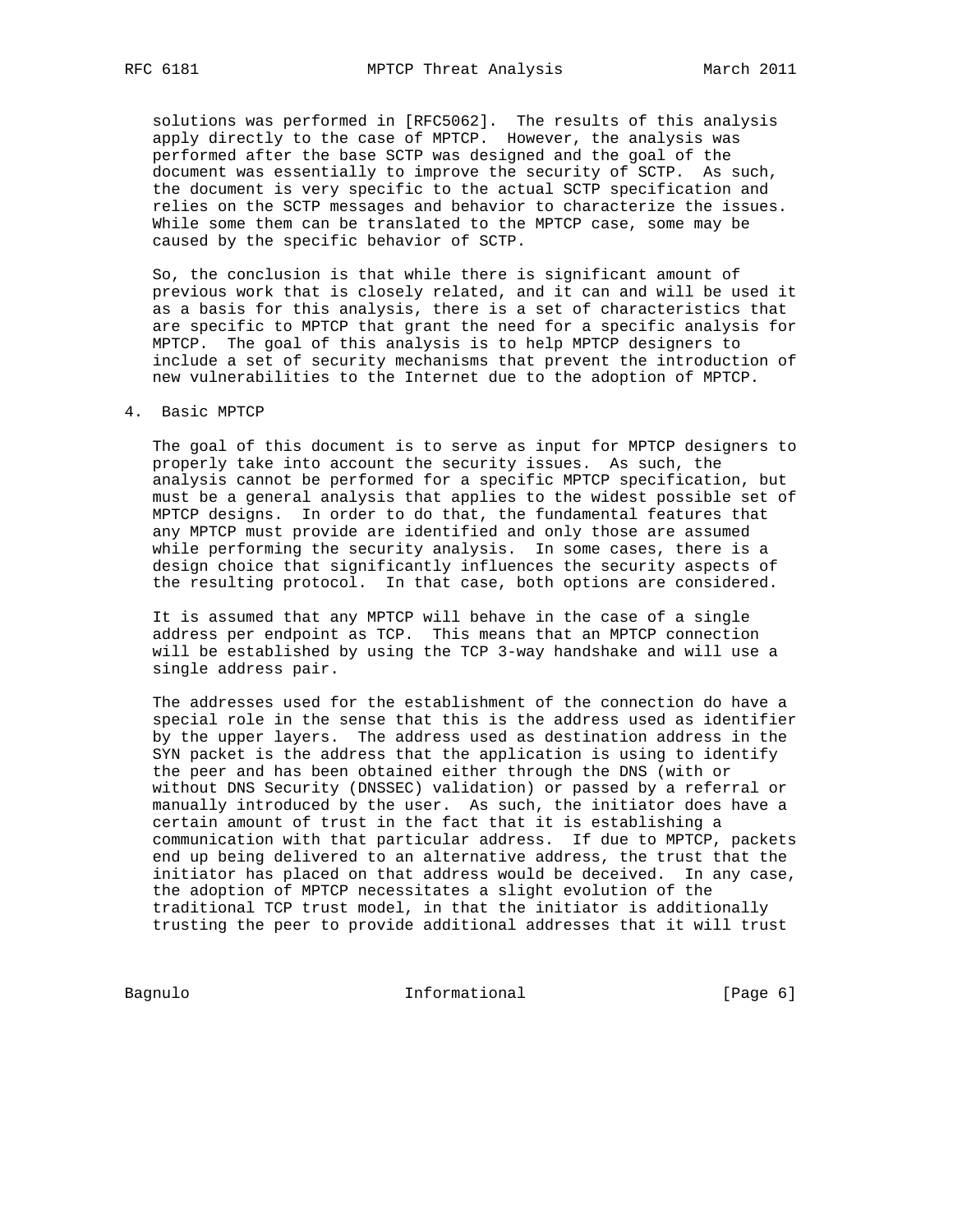to the same degree as the original pair. An application or implementation that cannot trust the peer in this way should not make use of multiple paths.

 During the 3-way handshake, the sequence number will be synchronized for both ends, as in regular TCP. It is assumed that an MPTCP connection will use a single sequence number for the data, even if the data is exchanged through different paths, as MPTCP provides an in-order delivery service of bytes

 Once the connection is established, the MPTCP extensions can be used to add addresses for each of the endpoints. This is achieved by each end sending a control message containing the additional address(es). In order to associate the additional address to an ongoing connection, the connection needs to be identified. It is assumed that the connection can be identified by the 4-tuple of source address, source port, destination address, destination port used for the establishment of the connection. So, at least, the control message that will convey the additional address information can also contain the 4-tuple in order to inform about what connection the address belong to (if no other connection identifier is defined). There are two different ways to convey address information:

- o Explicit mode: the control message contain a list of addresses.
- o Implicit mode: the address added is the one included in the source address field of the IP header

 These two modes have different security properties for some type of attacks. The explicit mode seems to be the more vulnerable to abuse. The implicit mode may benefit from forms of ingress filtering security, which would reduce the possibility of an attacker to add any arbitrary address to an ongoing connection. However, ingress filtering deployment is far from universal, and it is unwise to rely on it as a basis for the protection of MPTCP.

 Further consideration regarding the interaction between ingress filtering and implicit mode signaling is needed in the case that an address that is no longer available from the MPTCP connection is removed. A host attached to a network that performs ingress filtering and using implicit signaling would not be able to remove an address that is no longer available (either because of a failure or due to a mobility event) from an ongoing MPTCP connection.

 It is assumed that MPTCP will use all the address pairs that it has available for sending packets, and that it will distribute the load based on congestion among the different paths.

Bagnulo 1nformational [Page 7]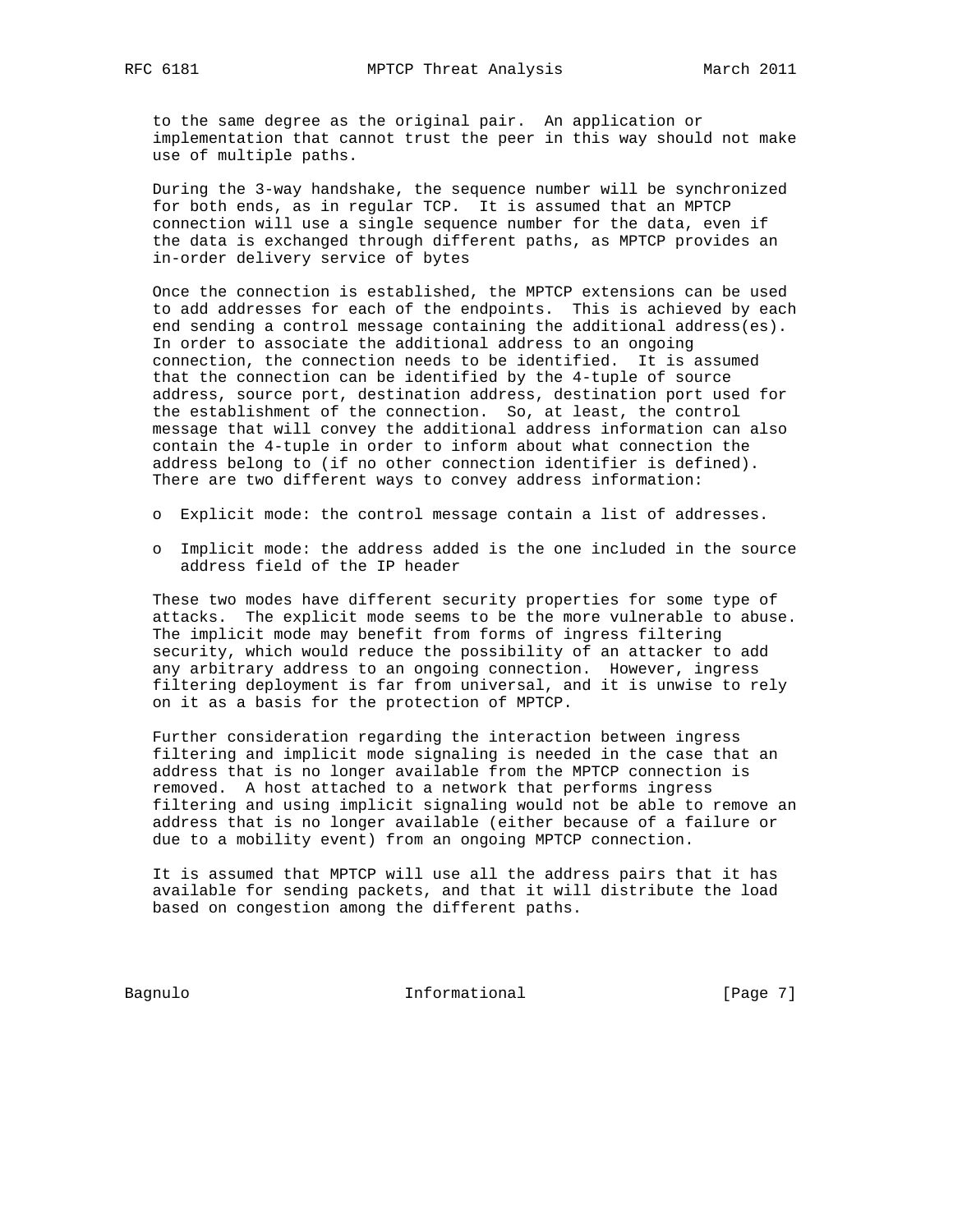#### 5. Flooding Attacks

 The first type of attacks that are introduced by address agility are the flooding (or bombing) attacks. The setup for this attack is depicted in the following figure:



 The scenario consists of an Attacker A who has an IP address IPA. A server that can generate a significant amount of traffic (such as a streaming server), called source S and that has IP address IPS. Target T has an IP address IPT.

 In step 1 of this attack, the Attacker A establishes an MPTCP connection with the source of the traffic server S and starts downloading a significant amount of traffic. The initial connection only involves one IP address per endpoint, IPA and IPS. Once the download is on course, in step 2 of the attack, the Attacker A adds IPT as one of the available addresses for the communication. How the additional address is added depends on the MPTCP address management mode. In explicit address management, the Attacker A only needs to send a signaling packet conveying address IPT. In implicit mode, the Attacker A would need to send a packet with IPT as the source address. Depending on whether ingress filtering is deployed and the location of the attacker, it may or may not be possible for the attacker to send such a packet. At this stage, the MPTCP connection still has a single address for the Source S, i.e., IPS, but has two addresses for the Attacker A, IPA, and IPT. The attacker now attempts to get the Source S to send the traffic of the ongoing download to the Target T IP address, i.e., IPT. The attacker can do that by pretending that the path between IPA and IPT is congested but that the path between IPS and IPT is not. In order to do that, it needs to send ACKs for the data that flows through the path between IPS and IPT and not send ACKs for the data that is sent to IPA. The details of this will depend on how the data sent through the different paths is ACKed. One possibility is that ACKs for the data sent using a given address pair should come in packets containing the

Bagnulo **Informational Informational** [Page 8]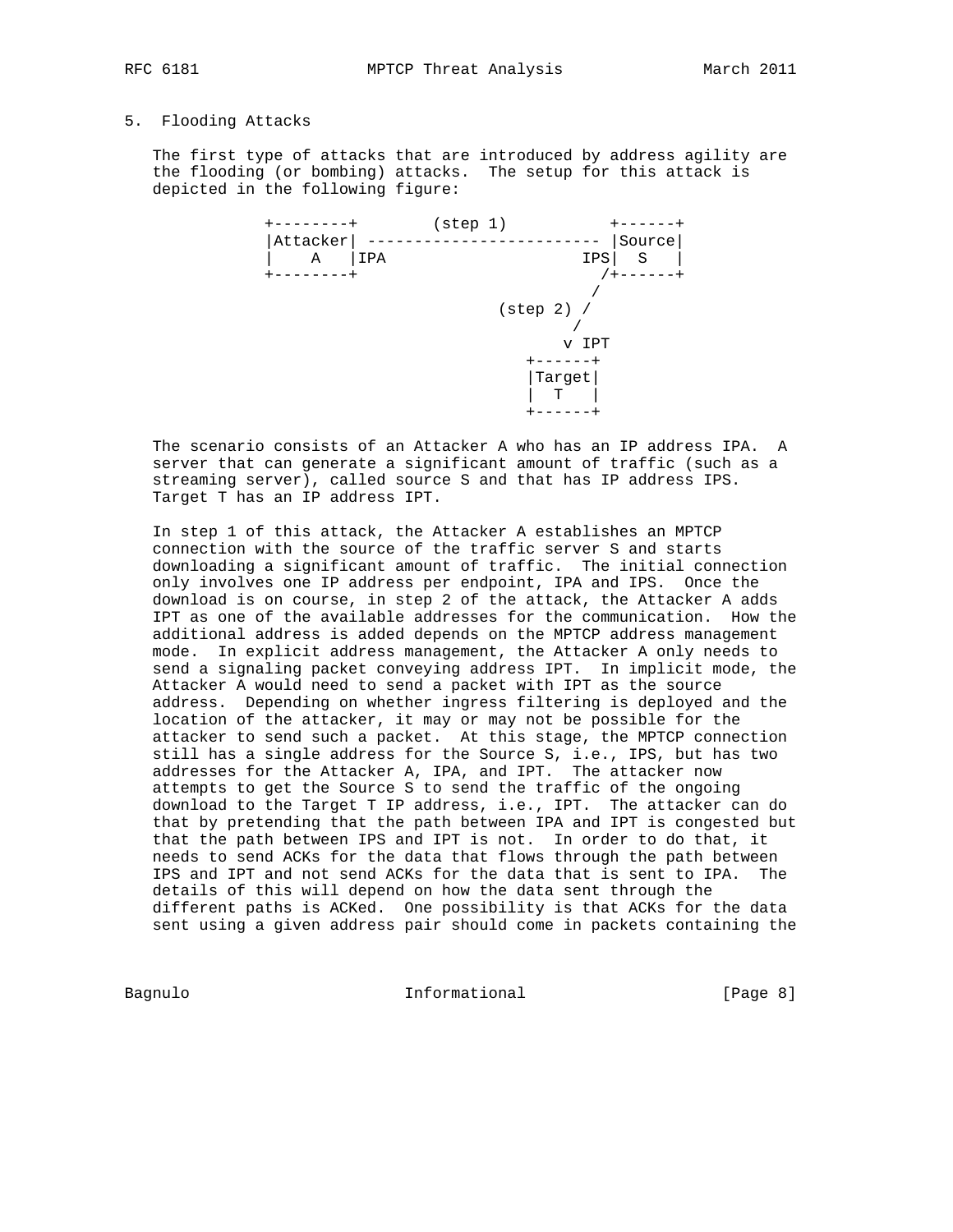same address pair. If so, the attacker would need to send ACKs using packets containing IPT as the source address to keep the attack flowing. This may or may not be possible depending on the deployment of ingress filtering and the location of the attacker. The attacker would also need to guess the sequence number of the data being sent to the Target. Once the attacker manages to perform these actions, the attack is on place and the download will hit the target. In this type of attack, the Source S still thinks it is sending packets to the Attacker A while in reality it is sending the packet to Target T.

 Once the traffic from the Source S start hitting the Target T, the target will react. Since the packets are likely to belong to a non existent TCP connection, the Target T will issue RST packets. It is relevant to understand how MPTCP reacts to incoming RST packets. It seems that the at least the MPTCP that receives a RST packet should terminate the packet exchange corresponding to the particular address pair (maybe not the complete MPTCP connection, but at least it should not send more packets with the address pair involved in the RST packet). However, if the attacker, before redirecting the traffic has managed to increase the window size considerably, the flight size could be enough to impose a significant amount of traffic to the Target node. There is a subtle operation that the attacker needs to achieve in order to launch a significant attack. On the one hand, it needs to grow the window enough so that the flight size is big enough to cause enough effect; on the other hand, the attacker needs to be able to simulate congestion on the IPA-IPS path so that traffic is actually redirected to the alternative path without significantly reducing the window. This will heavily depend on how the coupling of the windows between the different paths works, in particular how the windows are increased. Some designs of the congestion control window coupling could render this attack ineffective. If the MPTCP requires performing slow start per subflow, then the flooding will be limited by the slow-start initial window size.

 Previous protocols, such as MIPv6 RO and SCTP, that have to deal with this type of attacks have done so by adding a reachability check before actually sending data to a new address. The solution used in other protocols would include the Source S to explicitly asking the host sitting in the new address (the Target T sitting in IPT) whether it is willing to accept packets from the MPTCP connection identified by the 4-tuple IPA, port A, IPS, port S. Since this is not part of the established connection that Target T has, T would not accept the request and Source S would not use IPT to send packets for this MPTCP connection. Usually, the request also includes a nonce that cannot be guessed by the Attacker A so that it cannot fake the reply to the request easily. In the case of SCTP, it sends a message with a 64 bit nonce (in a HEARTBEAT).

Bagnulo 1nformational [Page 9]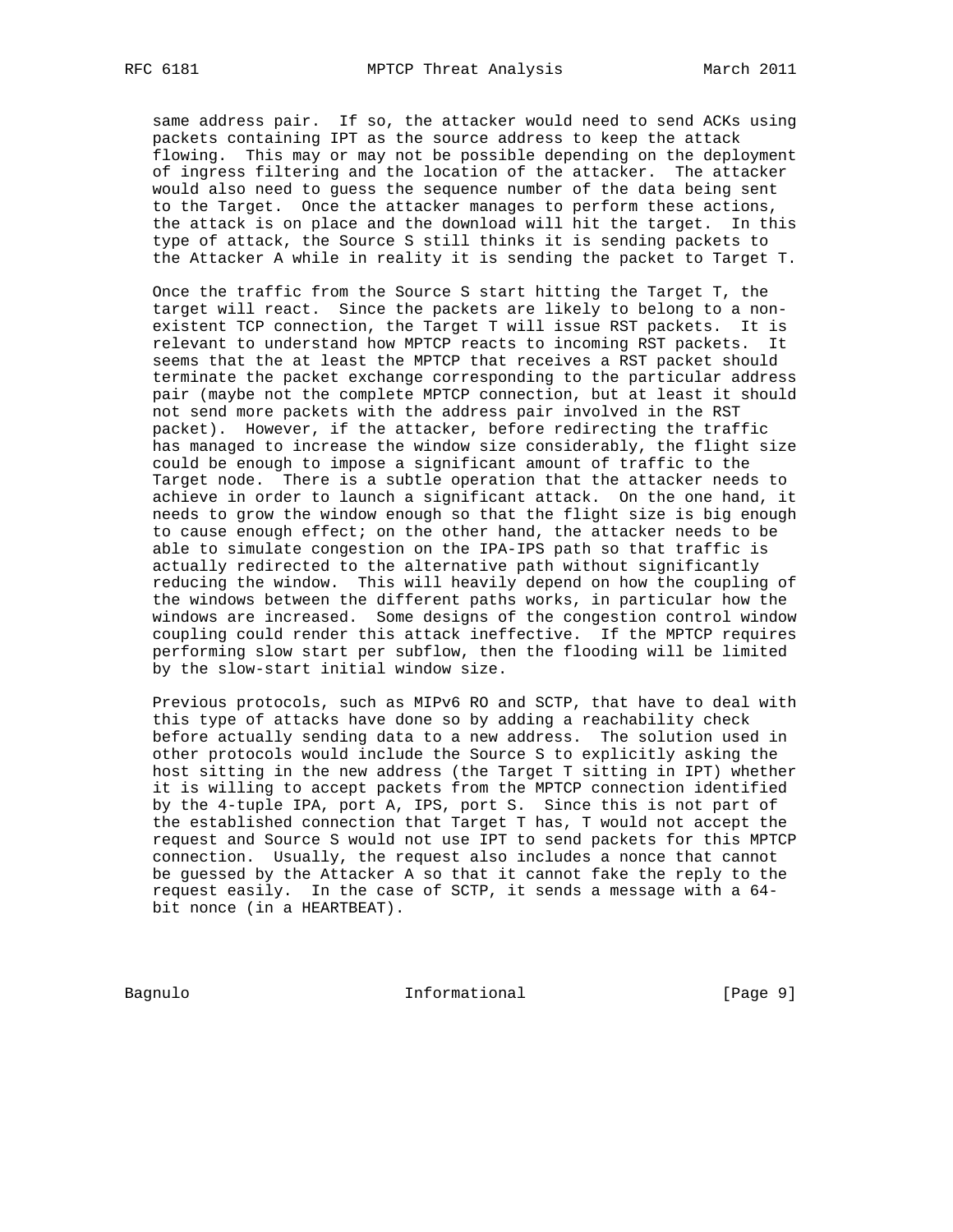One possible approach to do this reachability test would be to perform a 3-way handshake for each new address pair that is going to be used in an MPTCP connection. While there are other reasons for doing this (such as NAT traversal), such approach would also act as a reachability test and would prevent the flooding attacks described in this section.

 Another type of flooding attack that could potentially be performed with MPTCP is one where the attacker initiates a communication with a peer and includes a long list of alternative addresses in explicit mode. If the peer decides to establish subflows with all the available addresses, the attacker has managed to achieve an amplified attack, since by sending a single packet containing all the alternative addresses, it triggers the peer to generate packets to all the destinations.

- 6. Hijacking Attacks
- 6.1. Hijacking Attacks to the Basic MPTCP

 The hijacking attacks essentially use the MPTCP address agility to allow an attacker to hijack a connection. This means that the victim of a connection thinks that it is talking to a peer, while it is actually exchanging packets with the attacker. In some sense, it is the dual of the flooding attacks (where the victim thinks it is exchanging packets with the attacker but in reality is sending the packets to the target).

The scenario for a hijacking attack is described in the next figure.



 An MPTCP connection is established between Node 1 and Node 2. The connection is using only one address per endpoint, IP1 and IP2. The attacker then launches the hijacking attack by adding IPA as an additional address for Node 1. There is not much difference between explicit or implicit address management, since, in both cases, the

Bagnulo 10 Informational 10 Page 10]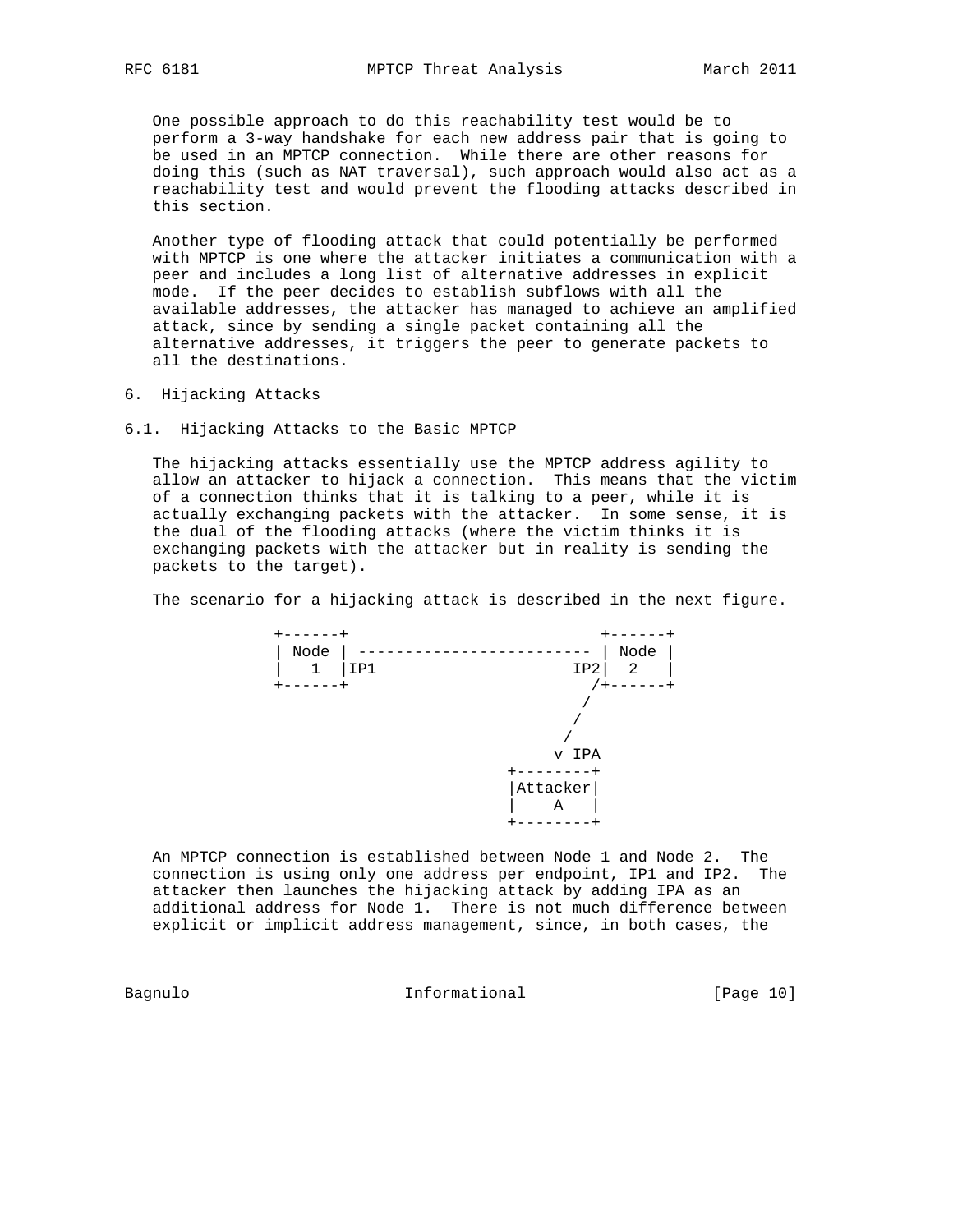Attacker A could easily send a control packet adding the address IPA, either as control data or as the source address of the control packet. In order to be able to hijack the connection, the attacker needs to know the 4-tuple that identifies the connection, including the pair of addresses and the pair of ports. It seems reasonable to assume that knowing the source and destination IP addresses and the port of the server side is fairly easy for the attacker. Learning the port of the client (i.e., of the initiator of the connection) may prove to be more challenging. The attacker would need to guess what the port is or to learn it by intercepting the packets. Assuming that the attacker can gather the 4-tuple and issue the message adding IPA to the addresses available for the MPTCP connection, then the Attacker A has been able to participate in the communication. In particular:

 o Segments flowing from the Node 2: Depending how the usage of addresses is defined, Node 2 will start using IPA to send data to. In general, since the main goal is to achieve multipath capabilities, it can be assumed that unless there are already many IP address pairs in use in the MPTCP connection, Node 2 will start sending data to IPA. This means that part of the data of the communication will reach the attacker but probably not all of it. This already has negative effects, since Node 1 will not receive all the data from Node 2. Moreover, from the application perspective, this would result in a Denial-of-Service (DoS) attack, since the byte flow will stop waiting for the missing data. However, it is not enough to achieve full hijacking of the connection, since part of data will be still delivered to IP1, so it would reach Node 1 and not the attacker. In order for the attacker to receive all the data of the MPTCP connection, the attacker must somehow remove IP1 of the set of available addresses for the connection. In the case of implicit address management, this operation is likely to imply sending a termination packet with IP1 as source address, which may or may not be possible for the attacker depending on whether ingress filtering is in place and the location of the attacker. If explicit address management is used, then the attacker will send a remove address control packet containing IP1. Once IP1 is removed, all the data sent by Node 2 will reach the attacker and the incoming traffic has been hijacked.

Bagnulo **Informational** Informational [Page 11]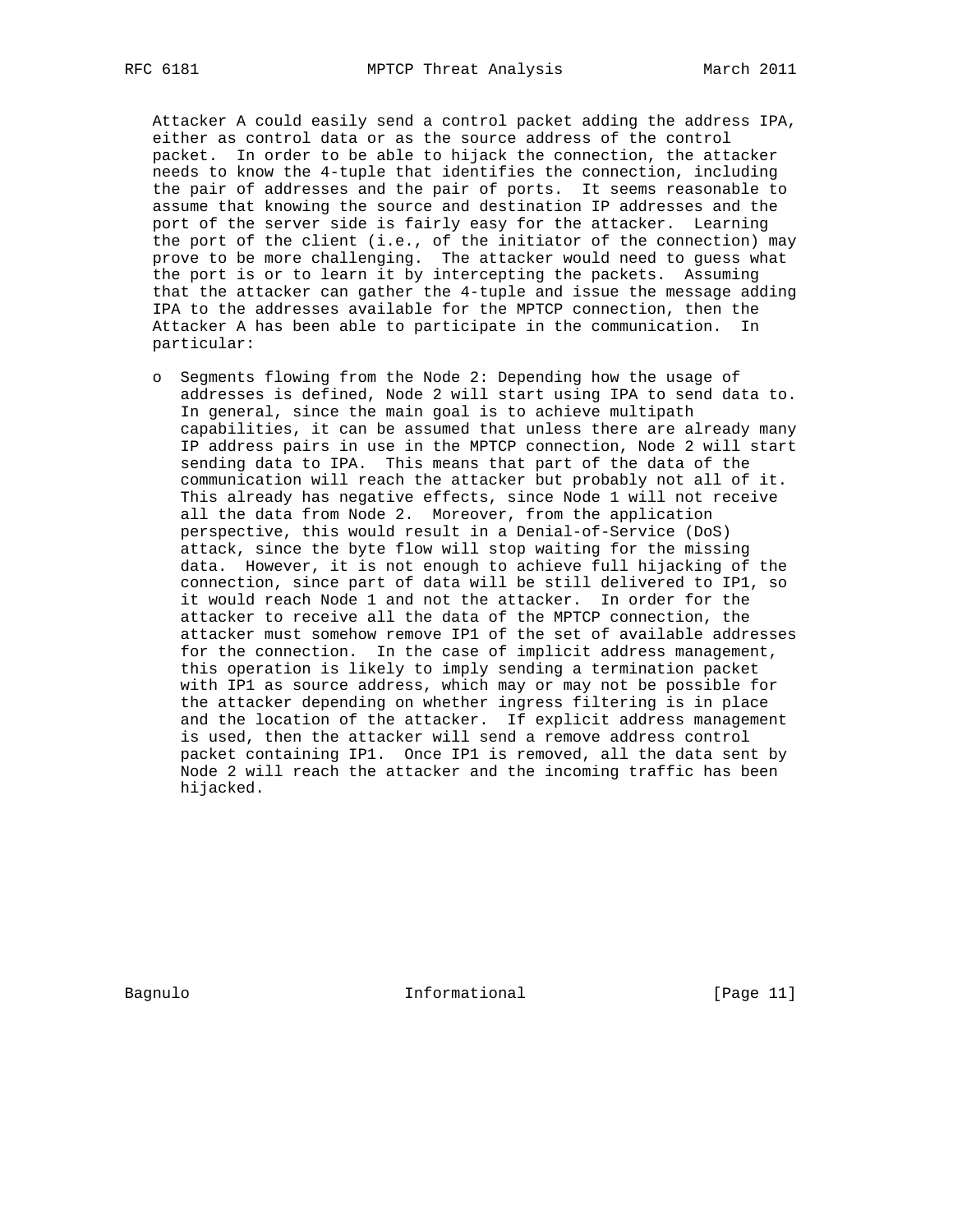o Segments flowing to the Node 2: As soon as IPA is accepted by Node 2 as part of the address set for the MPTCP connection, the attacker can send packets using IPA, and those packets will be considered as part of MPTCP connection by Node 2. This means that the attacker will be able to inject data into the MPTCP connection, so from this perspective, the attacker has hijacked part of the outgoing traffic. However, Node 1 would still be able to send traffic that will be received by Node 2 as part of the MPTCP connection. This means that there will be two sources of data, i.e., Node 1 and the attacker, potentially preventing the full hijacking of the outgoing traffic by the attacker. In order to achieve a full hijacking, the attacker would need to remove IP1 from the set of available addresses. This can be done using the same techniques described in the previous paragraph.

 A related attack that can be achieved using similar techniques would be an MiTM attack. The scenario for the attack is depicted in the figure below.



 There is an established connection between Node 1 and Node 2. The Attacker A will use the MPTCP address agility capabilities to place itself as a MiTM. In order to do so, it will add IP address IPA as an additional address for the MPTCP connection on both Node 1 and Node 2. This is essentially the same technique described earlier in this section, only that it is used against both nodes involved in the communication. The main difference is that in this case, the attacker can simply sniff the content of the communication that is forwarded through it and in turn forward the data to the peer of the communication. The result is that the attacker can place himself in the middle of the communication and sniff part of the traffic unnoticed. Similar considerations about how the attacker can manage to get to see all the traffic by removing the genuine address of the peer apply.

Bagnulo 1nformational [Page 12]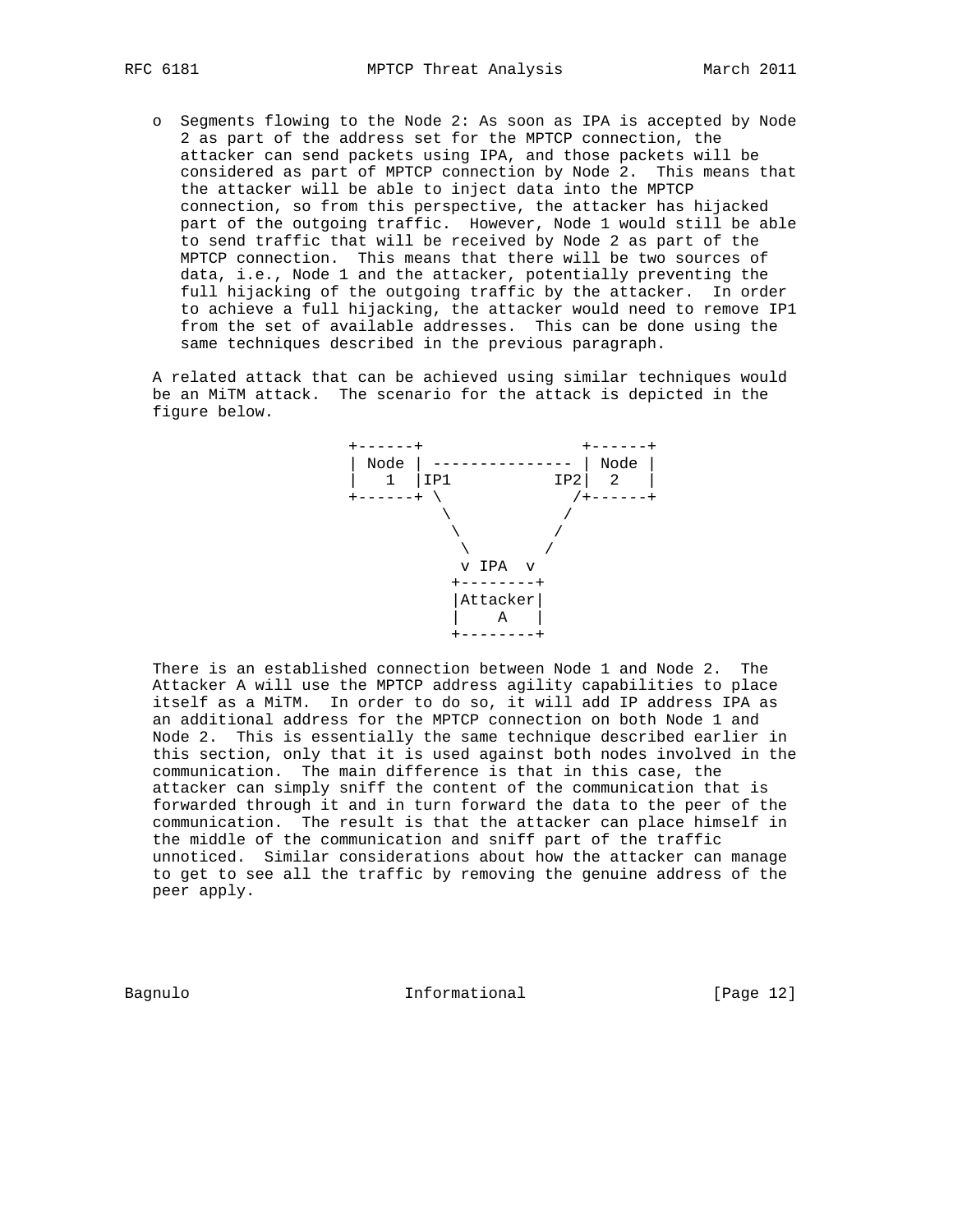### 6.2. Time-Shifted Hijacking Attacks

 A simple way to prevent off-path attackers from launching hijacking attacks is to provide security for the control messages that adds and removes addresses by the usage of a cookie. In this type of approaches, the peers involved in the MPTCP connection agree on a cookie that is exchanged in plaintext during the establishment of the connection and that needs to be presented in every control packet that adds or removes an address for any of the peers. The result is that the attacker needs to know the cookie in order to launch any of the hijacking attacks described earlier. This implies that off-path attackers can no longer perform the hijacking attacks and that only on-path attackers can do so, so one may consider a cookie-based approach to secure MPTCP connection results in similar security to current TCP. While it is close, it is not entirely true.

 The main difference between the security of an MPTCP secured through cookies and the current TCP is the time-shifted attacks. As has been described earlier, a time-shifted attack is one where the attacker is along the path during a period of time, and then moves away but the effects of the attack still remain, after the attacker is long gone. In the case of an MPTCP secured through the usage of cookies, the attacker needs to be along the path until the cookie is exchanged. After the attacker has learned the cookie, it can move away from the path and can still launch the hijacking attacks described in the previous section.

 There are several types of approaches that provide some protection against hijacking attacks and that are vulnerable to some forms of time-shifted attacks. A general taxonomy of solutions and the residual threats for each type is presented next:

- o Cookie-based solution: As it has been described earlier, one possible approach is to use a cookie that is sent in cleartext in every MPTCP control message that adds a new address to the existing connection. The residual threat in this type of solution is that any attacker that can sniff any of these control messages will learn the cookie and will be able to add new addresses at any given point in the lifetime of the connection. Moreover, the endpoints will not detect the attack since the original cookie is being used by the attacker. Summarizing, the vulnerability window of this type of attacks includes all the flow establishment exchanges and it is undetectable by the endpoints.
- o Shared secret exchanged in plaintext: An alternative option that is more secure than the cookie-based approach is to exchange a key in cleartext during the establishment of the first subflow and then validate the following subflows by using a keyed Hashed

Bagnulo 1nformational [Page 13]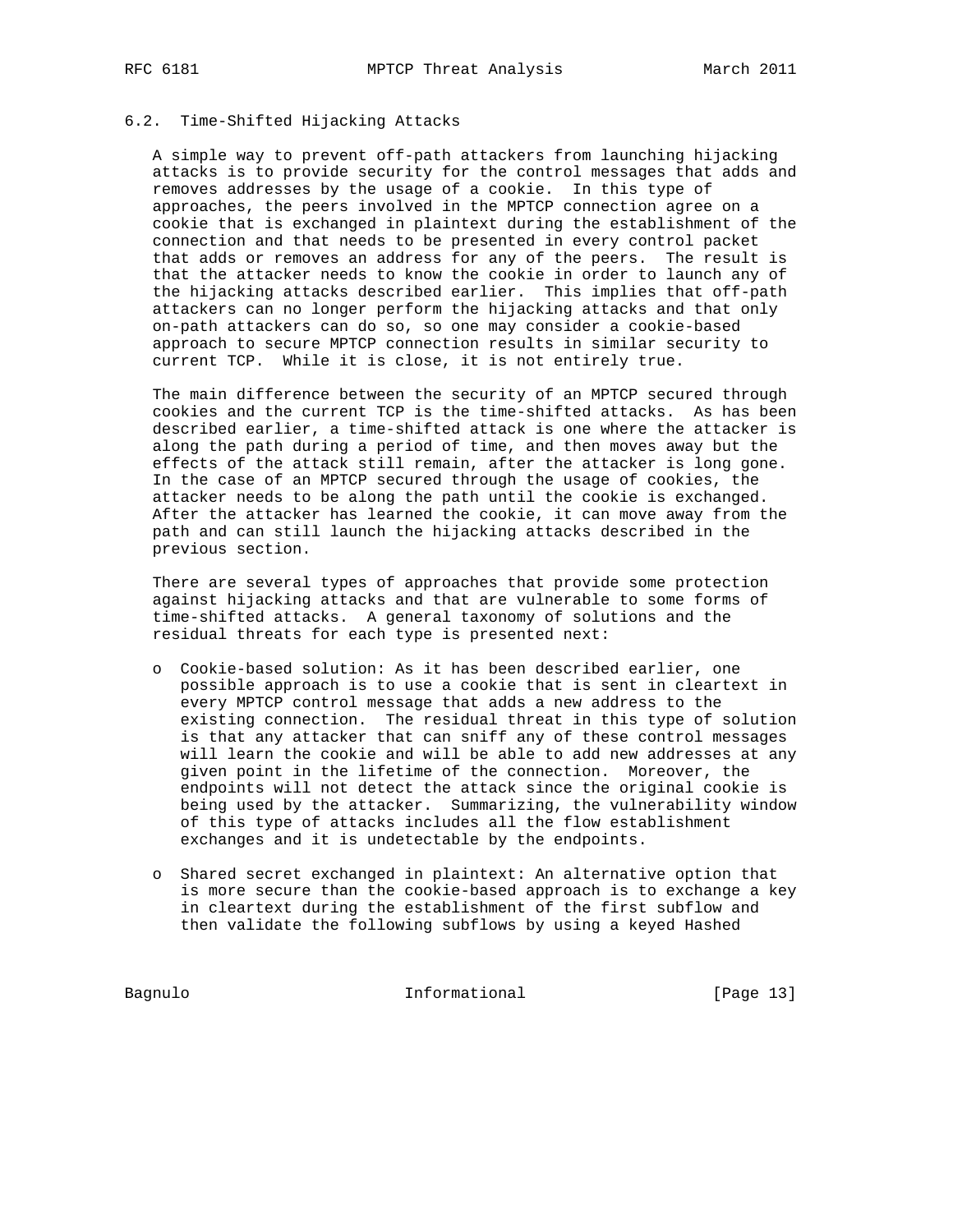Message Authentication Code (HMAC) signature using the shared key. This solution would be vulnerable to attackers sniffing the message exchange for the establishment of the first subflow, but after that, the shared key is not transmitted any more, so the attacker cannot learn it through sniffing any other message. Unfortunately, in order to be compatible with NATs (see analysis below) even though this approach includes a keyed HMAC signature, this signature cannot cover the IP address that is being added. This means that this type of approaches are also vulnerable to integrity attacks of the exchanged messages. This means that even though the attacker cannot learn the shared key by sniffing the subsequent subflow establishment, the attacker can modify the subflow establishment message and change the address that is being added. So, the vulnerability window for confidentially to the shared key is limited to the establishment of the first subflow, but the vulnerability window for integrity attacks still includes all the subflow establishment exchanges. These attacks are still undetectable by the endpoints. The SCTP security falls in this category.

 o Strong crypto anchor exchange: Another approach that could be used would be to exchange some strong crypto anchor while the establishment of the first subflow, such as a public key or a hash chain anchor. Subsequent subflows could be protected by using the crypto material associated to that anchor. An attacker in this case would need to change the crypto material exchanged in the connection establishment phase. As a result, the vulnerability window for forging the crypto anchor is limited to the initial connection establishment exchange. Similar to the previous case, due to NAT traversal considerations, the vulnerability window for integrity attacks include all the subflow establishment exchanges. Because the attacker needs to change the crypto anchor, this approach are detectable by the endpoints, if they communicate directly.

# 6.3. NAT Considerations

 In order to be widely adopted, MPTCP must work through NATs. NATs are an interesting device from a security perspective. In terms of MPTCP, they essentially behave as an MiTM attacker. MPTCP's security goal is to prevent from any attacker to insert their addresses as valid addresses for a given MPTCP connection. But that is exactly what a NAT does: it modifies the addresses. So, if MPTCP is to work through NATs, MPTCP must accept address rewritten by NATs as valid addresses for a given session. The most direct corollary is that the MPTCP messages that add addresses in the implicit mode (i.e., the SYN of new subflows) cannot be protected against integrity attacks, since they must allow for NATs to change their addresses. This rules out

Bagnulo 1nformational [Page 14]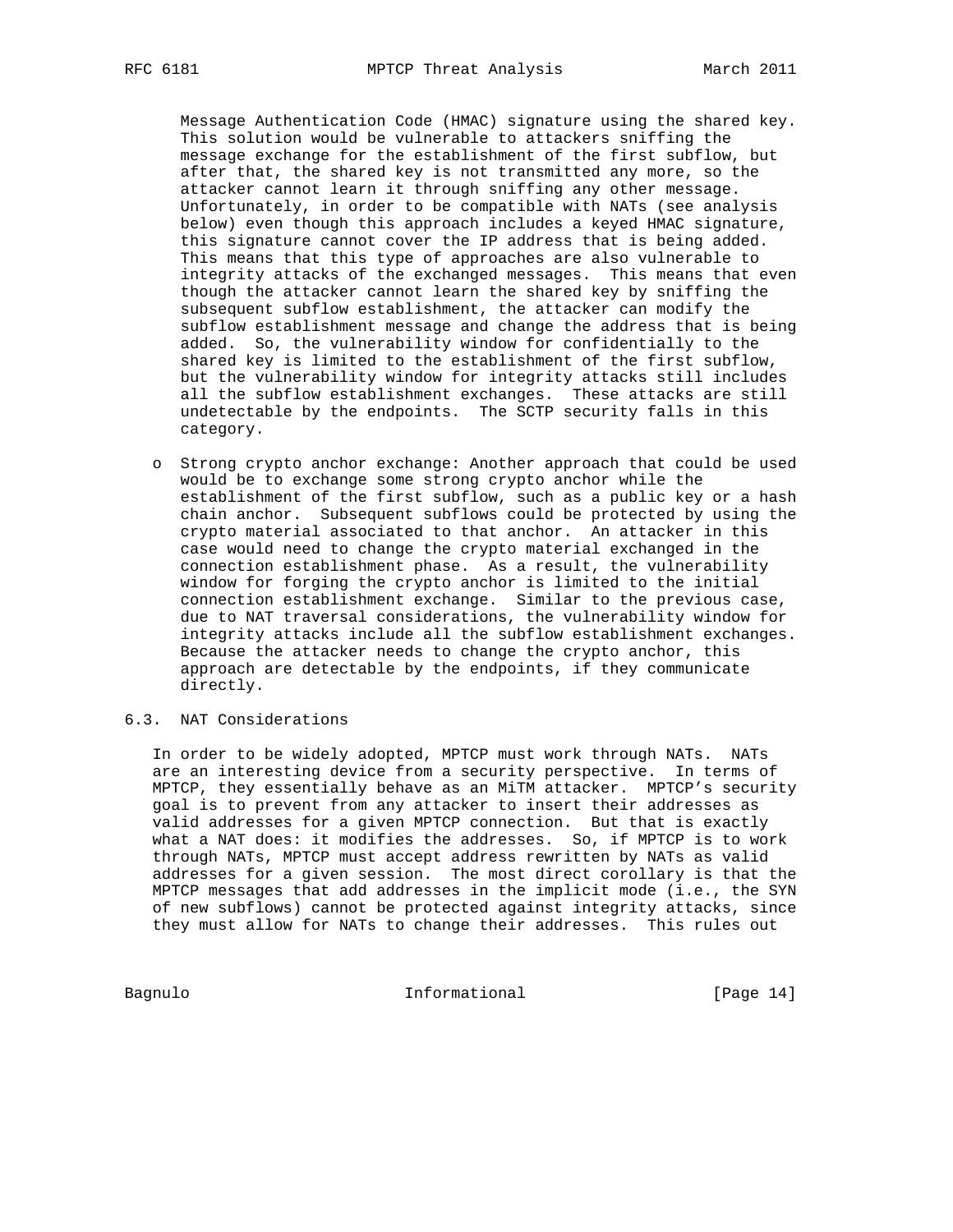any solution that would rely on providing integrity protection to prevent an attacker from changing the address used in a subflow establishment exchange. This implies that alternative creative mechanisms are needed to protect from integrity attacks to the MPTCP signaling that adds new addresses to a connection. It is far from obvious how one such creative approach could look like at this point.

 In the case of explicit mode, you could protect the address included in the MPTCP option. Now the question is what address to include in the MPTCP option that conveys address information. If the address included is the address configured in the host interface and that interface is behind a NAT, the address information is useless, as the address is not actually reachable from the other end so there is no point in conveying it and even less in securing it. It would be possible to envision the usage of NAT traversal techniques, such as Session Traversal Utilities for NAT (STUN) to learn the address and port that the NAT has assigned and convey that information in a secure. While this is possible, it relies on using NAT traversal techniques and also tools to convey the address and the port in a secure manner.

7. Recommendation

 The presented analysis shows that there is a tradeoff between the complexity of the security solution and the residual threats. After evaluating the different aspects in the MPTCP WG, the conclusions are as follows:

 MPTCP should implement some form of reachability check using a random nonce (e.g., TCP 3-way handshake) before adding a new address to an ongoing communication in order to prevent flooding attacks.

 The default security mechanisms for MPTCP should be to exchange a key in cleartext in the establishment of the first subflow and then secure following address additions by using a keyed HMAC using the exchanged key.

 MPTCP security mechanism should support using a pre-shared key to be used in the keyed HMAC, providing a higher level of protection than the previous one.

 A mechanism to prevent replay attacks using these messages should be provided, e.g., a sequence number protected by the HMAC.

 The MPTCP should be extensible and it should be able to accommodate multiple security solutions, in order to enable the usage of more secure mechanisms if needed.

Bagnulo **Informational** Informational [Page 15]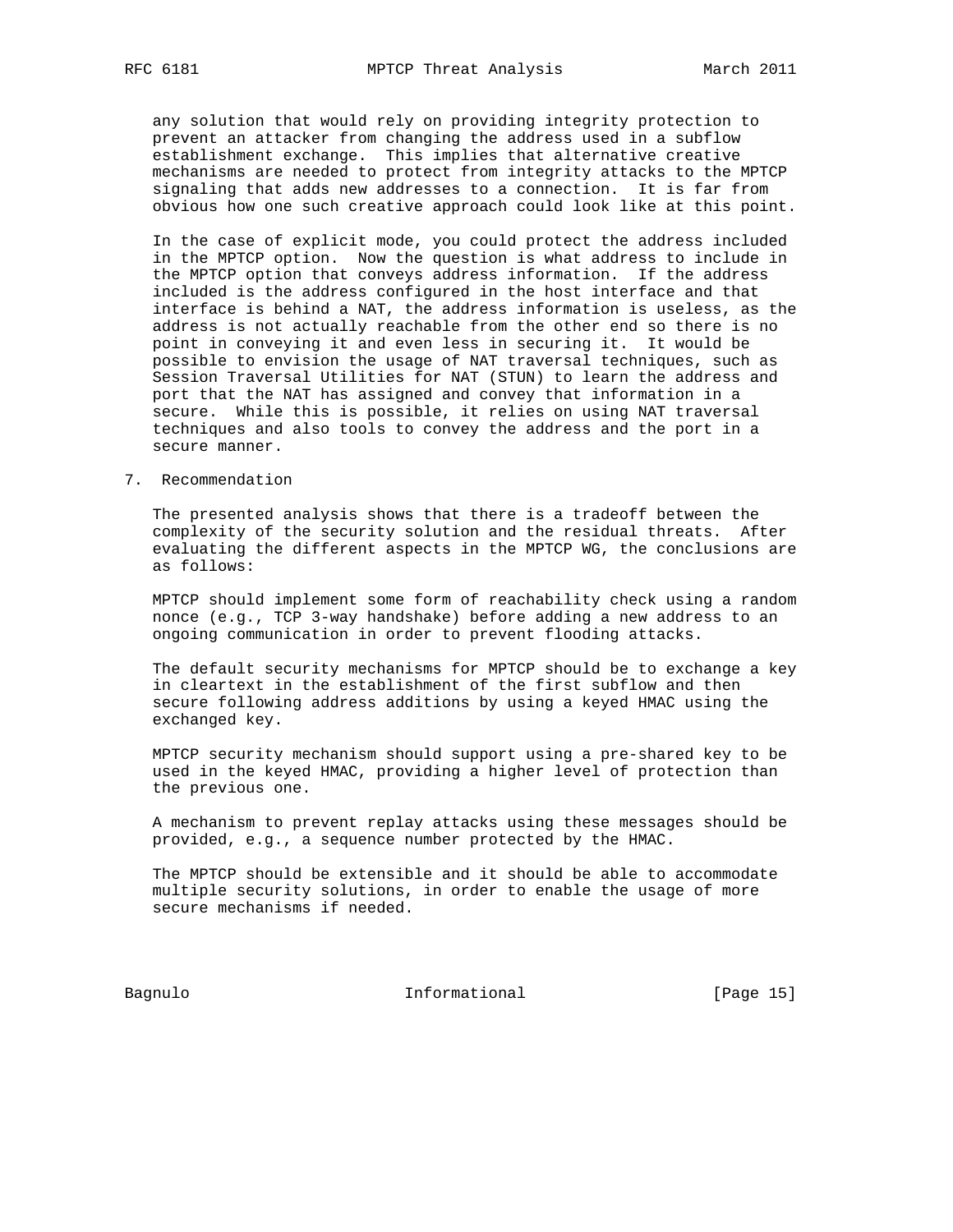### 8. Security Considerations

 This note contains a security analysis for MPTCP, so no further security considerations need to be described in this section.

#### 9. Contributors

Alan Ford - Roke Manor Research, Ltd.

10. Acknowledgments

 Rolf Winter, Randall Stewart, Andrew McDonald, Michael Tuexen, Michael Scharf, Tim Shepard, Yoshifumi Nishida, Lars Eggert, Phil Eardley, Jari Arkko, David Harrington, Dan Romascanu, and Alexey Melnikov reviewed an earlier version of this document and provided comments to improve it.

 Mark Handley pointed out the problem with NATs and integrity protection of MPTCP signaling.

 Marcelo Bagnulo is partly funded by Trilogy, a research project supported by the European Commission under its Seventh Framework Program.

- 11. References
- 11.1. Normative References
	- [RFC0793] Postel, J., "Transmission Control Protocol", STD 7, RFC 793, September 1981.
- 11.2. Informative References
	- [RFC4225] Nikander, P., Arkko, J., Aura, T., Montenegro, G., and E. Nordmark, "Mobile IP Version 6 Route Optimization Security Design Background", RFC 4225, December 2005.
	- [RFC4218] Nordmark, E. and T. Li, "Threats Relating to IPv6 Multihoming Solutions", RFC 4218, October 2005.
	- [RFC3972] Aura, T., "Cryptographically Generated Addresses (CGA)", RFC 3972, March 2005.
	- [RFC5062] Stewart, R., Tuexen, M., and G. Camarillo, "Security Attacks Found Against the Stream Control Transmission Protocol (SCTP) and Current Countermeasures", RFC 5062, September 2007.

Bagnulo 10 Informational 10 Page 16]